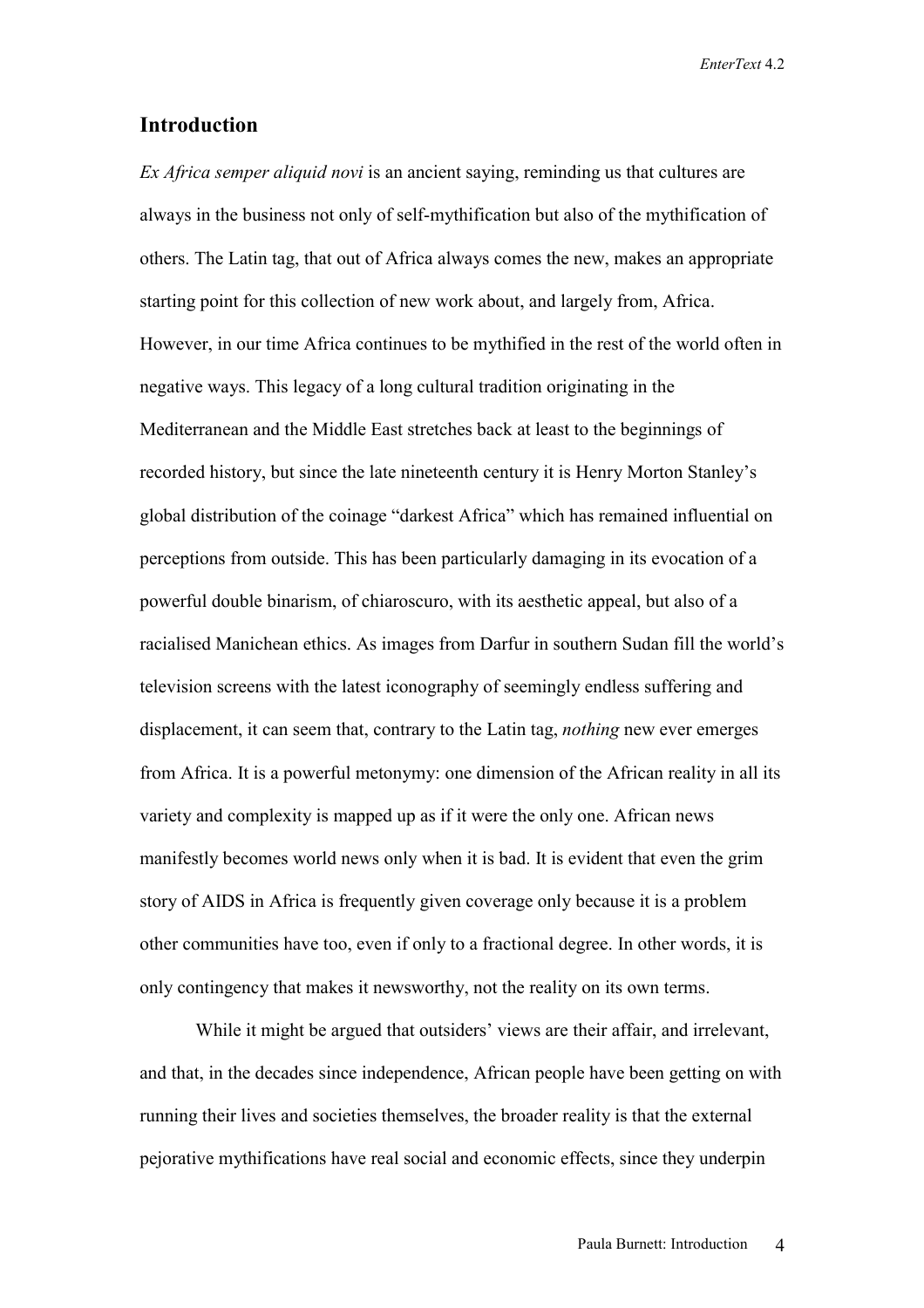the policies of the powerful, who in the neo-colonial world continue to control, to the best of their ability and to their own advantage, remote peoples and places, such as those in Africa, through mechanisms such as the International Monetary Fund and the World Bank, not to mention the Hollywood film. (The difficulty of finding outlets in Africa for African-made films is a case in point.) The competing neocolonialisms of the Soviets and Chinese of the last half-century have largely melted away. Now, to many Africans it is only Islam which seems to offer any kind of substantial alternative to the West's dominance. Even though some observers might wish to problematise that reductionist term "the West" and to point, for instance, to differences between the policies and attitudes of the USA and those of certain other countries in relation to Africa—the francophone presence in Africa, for instance, is in many senses distinct, and the African American perspective is clearly not to be naively subsumed within the dominant American view—nonetheless there is an observable and perceived coherence to manifests of the West in the diverse African nation-states. The reality of non-African power within Africa is as inescapable as its converse.

The primary task, then, particularly as perceived by those engaged in cultural production, of whatever kind, may be to assert a counter-mythology. The danger of romanticism and distortion is, however, real. Africans need to be able to see themselves on their own terms. An honest self-appraisal is, after all, for all people everywhere, the starting-point of self-knowledge, but those terms need to be premised on a sense of commonality with the rest of the world, not on some kind of isolationist worldview. As Kwame Anthony Appiah writes, acknowledging Kwasi Wiredu, "We will only solve our problems if we see them as human problems arising out of a special situation, and we shall not solve them if we see them as African problems, generated by our being somehow unlike others."<sup>1</sup> The essays and creative work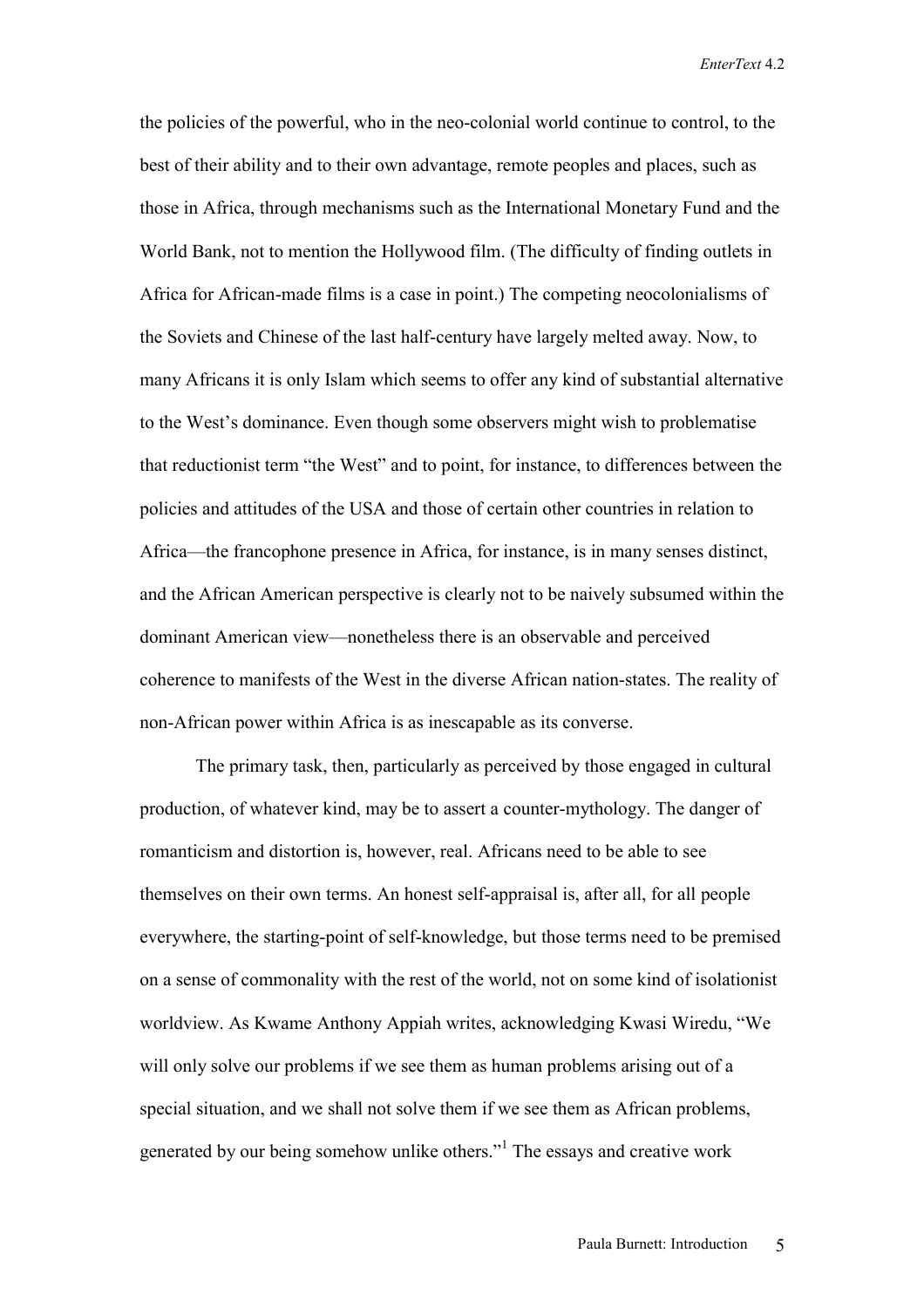offered in this edition of *EnterText* are, of course, just a glimpse of the range of possible engagements with these enormous questions. It is pleasing that several different parts of the continent are addressed in contributions from writers living in many different parts of the continent and the wider world (with diverse personal, often migratory, histories), representing several disciplines, though there is a preponderance of literary work. This is, after all, an online journal, which, though it is published from London, implicitly transcends national and geographic boundaries, though not so readily, perhaps, those of economics. Hopefully readers, whether inside or outside Africa, will be stimulated and challenged by what follows.

When the *EnterText* editorial team first proposed a special issue on Africa, it seemed a natural choice to ask our colleague Tim Fernyhough, an Africanist historian, to edit it. Sadly Tim died before embarking on the task. It seems fitting, then, to open the edition with Donald Crummey's contribution, which not only gives a survey of the field in which Tim's research featured, but also comes from his personal friend. It considers the history of banditry in late colonial times. Crummey roots his analysis in Eric Hobsbawm's seminal work *Bandits* which articulates the point at which such agents may rise above a self-serving criminality to become social interventionists. This work, however, does not address African examples, a lack which Crummey made good in a collection of essays he edited in 1986, *Banditry, Rebellion and Social Protest in Africa,* which took a rather different position from Hobsbawm's. It is the papers from this volume which he here surveys, quoting also from an uncollected study by Tim Fernyhough, before examining subsequent contributions to the field. He concludes that a neat association of banditry with anti-colonial agency may be deceptive, and, projecting his argument forward to the present with a brief look at the phenomenon of wildlife poaching today, argues that African history itself provides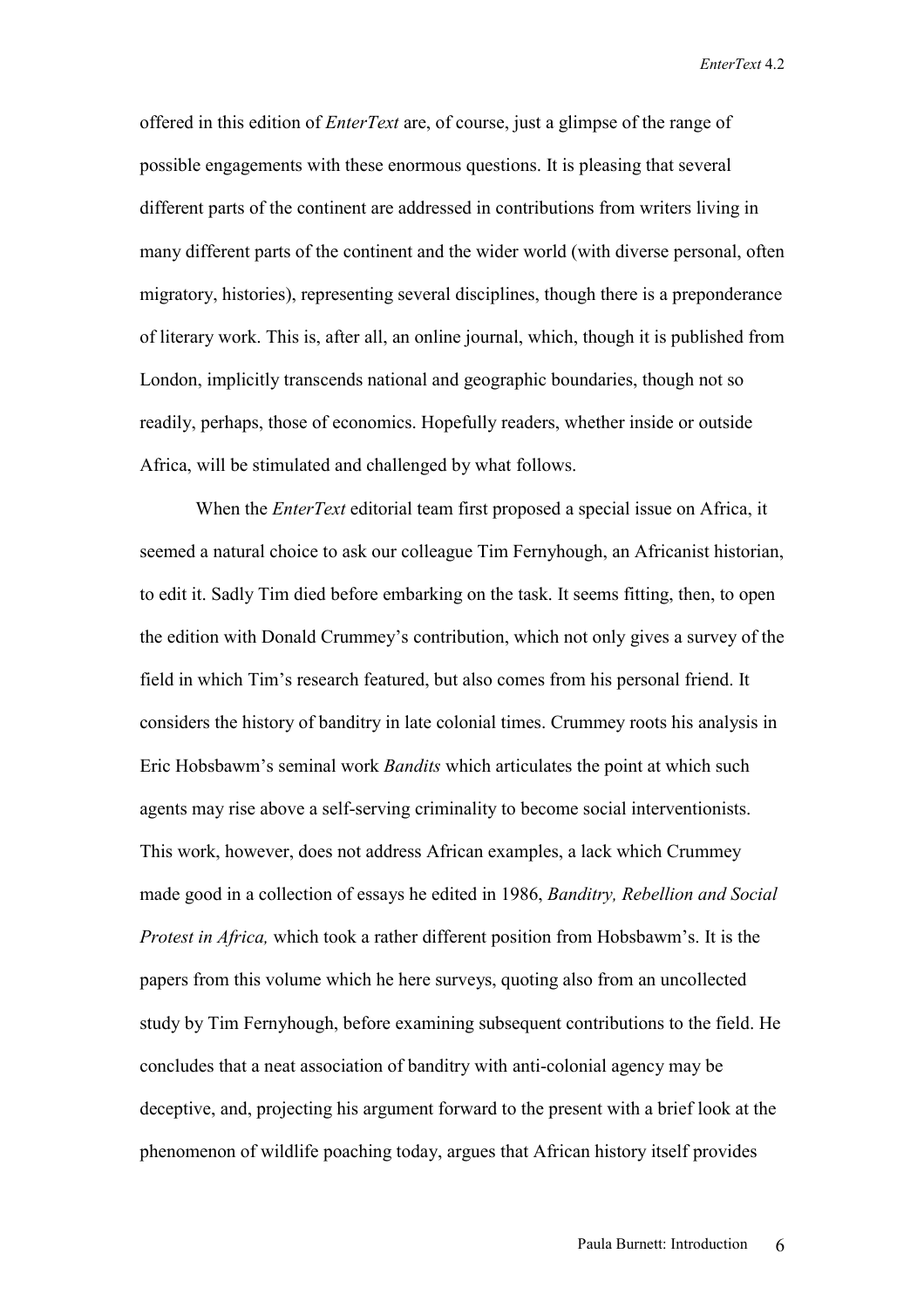many examples of social traditions "in which the bold, the disaffected and the ambitious flourished."

Susan Akono's impassioned but carefully argued contribution which follows is, in essence, a critique of the historian Niall Ferguson's controversial contention, recently given prominence in publishing and on UK television, that Westerners should establish a new "liberal empire" in sub-Saharan Africa, among other places. She situates this in a tradition of colonialist and neocolonialist racial prejudice, and argues that instead of repeating past errors, Westerners should try to win the trust of sub-Saharan Africans by treating them with justice and respect, warning that if they fail to do so, the disillusioned, exploited and increasingly desperate Africans are likely to turn their backs on the West altogether.

Damaging mythifications of Africa have a long history, as William Idowu reminds us in his essay on African jurisprudence. He examines a string of false myths by which the rest of the world, primarily, but also Africa itself, has perceived the continent. His focus is particularly on its philosophy of law. In his detailed exposition of alternatives to the pejorative myths, he challenges the assumption of the difference of the African case and cultural practices from those practised in the West, asserting instead the commonality of the underlying philosophies of law.

From law to war, and Oladipo Agboluaje's adaptation of Brecht's devastating critique of war, *Mother Courage,* prompted by the Second World War, to present-day West Africa. This new drama, which played to enthusiastic audiences in Britain in 2004, is represented here by its opening and concluding sequences. In translating Brecht's context to the fringes of today's militarist regimes, Agboluaje shows the tragic human cost that their power drags in its wake. As Mother Courage loses her children one by one, trying to make a living as a camp follower, it is not only Africa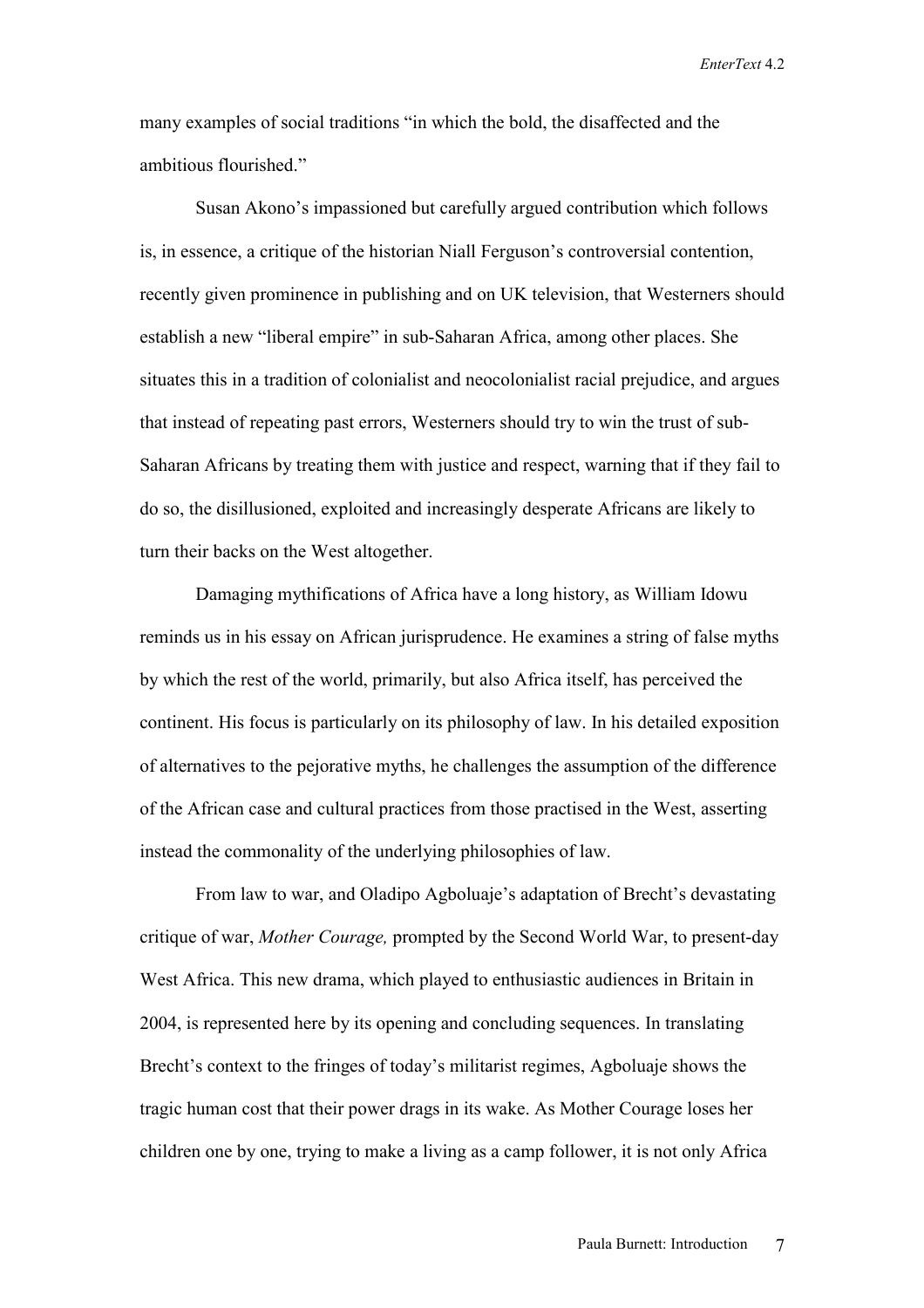which is brought into sharp focus, but the wider international war-torn world. In particular, the predicament of impoverished women, with few choices but a pragmatic compromise with exploitative realities, is made urgently present to the audience. Like Brecht's, Abgoluaje's play is bitterly serious at the same time as being bitingly witty. It is particularly telling in its address to the issues of brutalisation and double standards in its story of one of the sons, who cannot understand why the violence he is asked to perform in war is regarded as heroic, but when he repeats it outside combat he is punished as a criminal. This updating of Brecht, which is also Brechtian, is very much a drama for our times.

This is followed by two creative pieces of an autobiographical character. Faith Adiele recounts her encounter with Nigeria, as an American returning to her father's homeland, at the time of the worldwide IMF/World Bank riots of the late 1980s, bringing into telling focus the relationship between the local, the national and the international, as she negotiates her way through an academic world in crisis. Dennis Walder, on the other hand, revisits the scene of childhood, in a memoir of South Africa in mid-twentieth-century apartheid. The growing child has to negotiate a culturally diverse heritage, a fracturing family, and a fraught society. What the narrative shows, however, is that a distinctive South African pluralism, now familiar as the mark of the modern, is already emerging, despite the gulfs of apartheid.

Myths of modernity are also central to Susan Gorman's essay on the film, *Divine Carcasse*, set in Benin, which centres on an archetype of commodity fetishism in our time, the private car. Dominique Loreau's 1998 film follows a Peugeot as it is transformed from an expatriate's vehicle, to a neighbourhood taxi, to an embodiment of a village deity, thus ironising conventional trajectories of "progress." (Western audiences may be more familiar with the television advertisement, set in India, which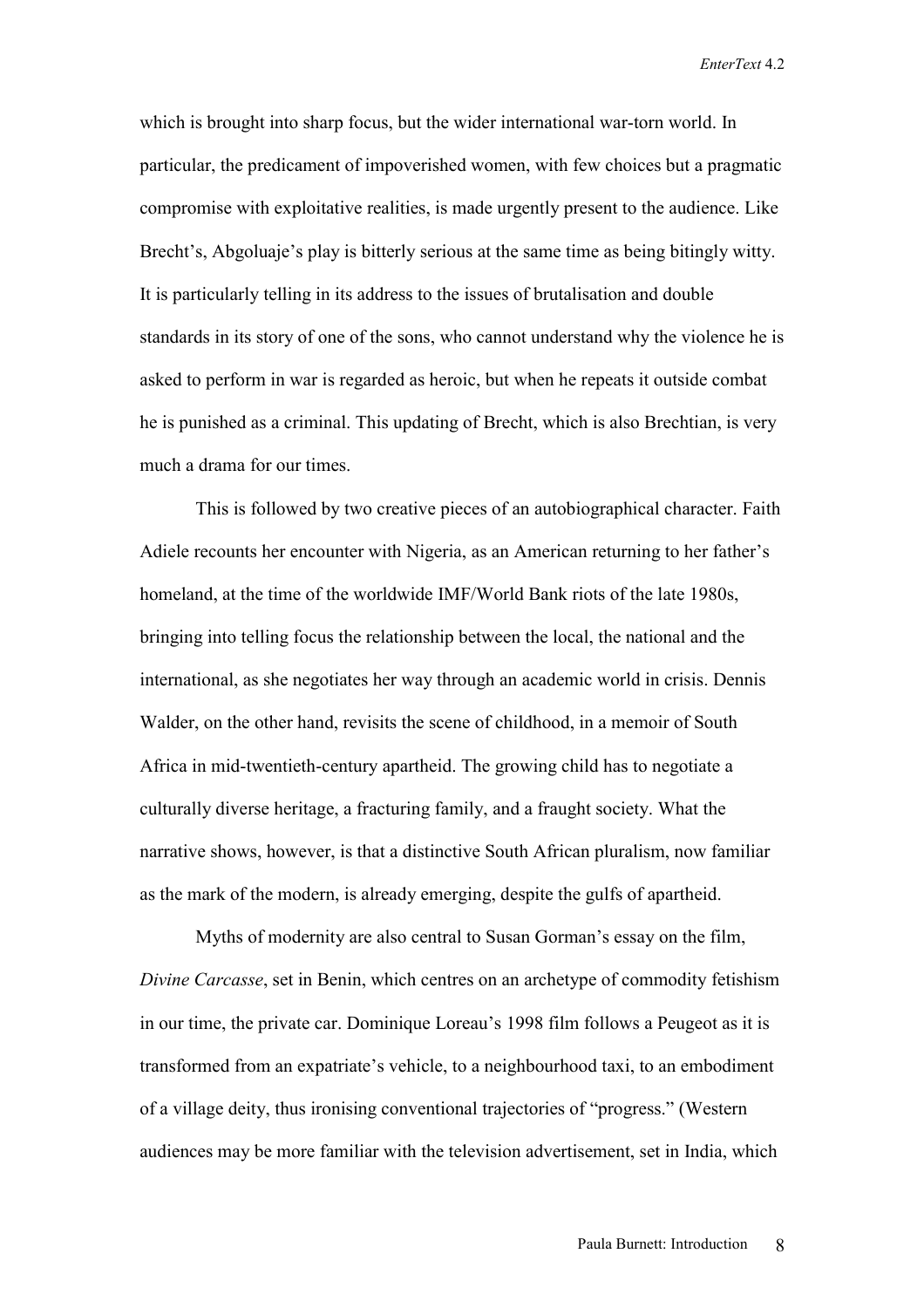seems to respond to it by further ironising such a transformation.) In making this metamorphosis, Gorman shows how the car highlights various forms of mythology, and examines how the mythologies of Europe's urban modernity change when confronted with those of an African village.

 Traditional African cultural practices are the subject of Olutoyin Jegede's report on field research into court poetry performance in Nigeria. Her analysis of the semiotics of such performances is illustrated both by quotations and by coloured photographs of the scenes described, giving outsiders a vivid glimpse of a rarely seen cultural richness, which is, of course, influential on African modernities even though it is cherished as the scene, par excellence, of a unique tradition.

Tony Simoes da Silva and Ayobame Kehinde both focus on neglected writers of an earlier era. Simoes da Silva reconsiders the work of the Ghanaian dramatist Efua Sutherland and Kehinde one of the novels of the Kenyan writer Meja Mwangi, both of whom were relatively prominent in the 1970s but have since attracted only minimal critical attention. Kehinde examines Mwangi's *Going Down River Road* for the manner in which the social and economic realities of postcolonial Kenya are represented, arguing that the social realism it uses, in common with other African fiction, is ultimately disabling. For, in mirroring the neo-colonial betrayal of the nation without problematising it, it serves to legitimise it, even if that is not its intention. It is, he argues, "an implicit endorsement of the established order it appears to be interrogating." The need for African writers to tackle the perhaps harder task of modelling political alternatives and suggesting routes for change is the essay's thought-provoking conclusion. Simoes da Silva, on the other hand, counters the conventional reading of Sutherland in terms of Mother of the Nation, which he situates as a patriarchal and simplistic mythification, asserting instead her awareness